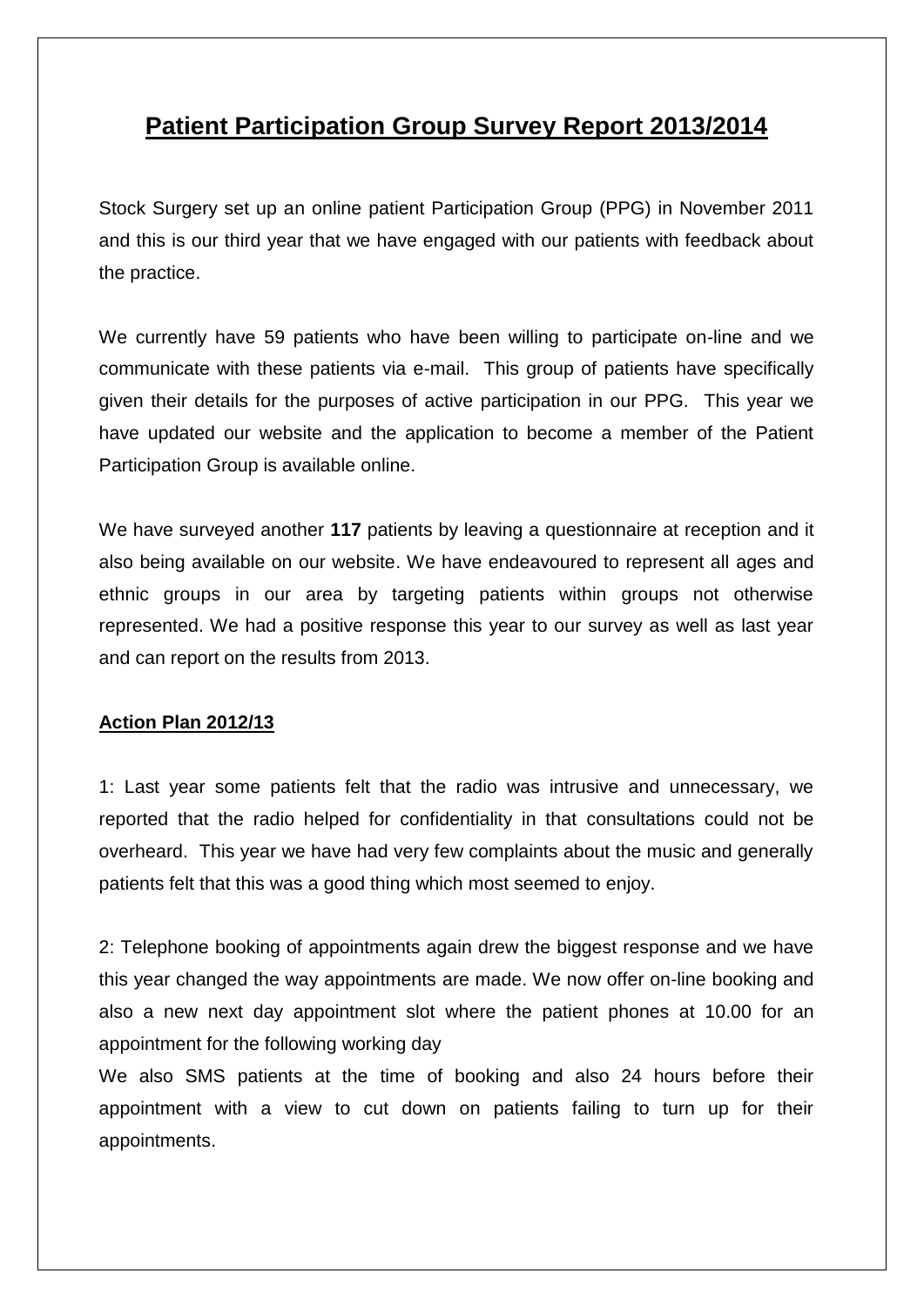3: Some of our patients found it difficult to access our website and also to order repeat prescriptions. We now have a brand new website [www.stocksurgery.co.uk](http://www.stocksurgery.co.uk/) which has greatly improved the way we do things on-line. Patients can now order their medication through our clinical system with a password which is available from reception with proof of ID, patients can still order at [www.reception.f81040@nhs.net](http://www.reception.f81040@nhs.net/) but with more and more patients signing up through our website we hope that this will improve medication ordering significantly

### **Patient Participation Group Meeting - February 2014**

The Practice held a meeting with members of the PPG. They were shown a copy of the survey and most agreed that they had already filled this in on-line or by hand and agreed it was a good way of obtaining feedback either positive or negative.

- The group were concerned about the continued use of the 0844 number and we explained that we were looking into ways to come out of the existing contract and to use a local number (see Dr Acorn's response below)
- Appointments bookings were addressed and we said that we had tried a few new things this year, on-line and next day appointments were now available.
- As many of our patients struggle to hear their name being called over the tannoy system, a suggestion was made to have a caller display in the waiting room. However the reception team are generally very good at looking at the appointment list and send the next patient to wait outside the clinicians' room.

We were very pleased to hear that the patients were very happy with the surgery and particularly the dispensary and were impressed that their medication was always ready and that our staff are pleasant and helpful.

#### Action points agreed

- 1. Practice to look into using a local number as opposed to a 0844 one
- 2. Practice to continue to review appointment system
- 3. Practice to continue to advertise/recruit PPG members
- 4. Practice to look into the purchase of a caller display system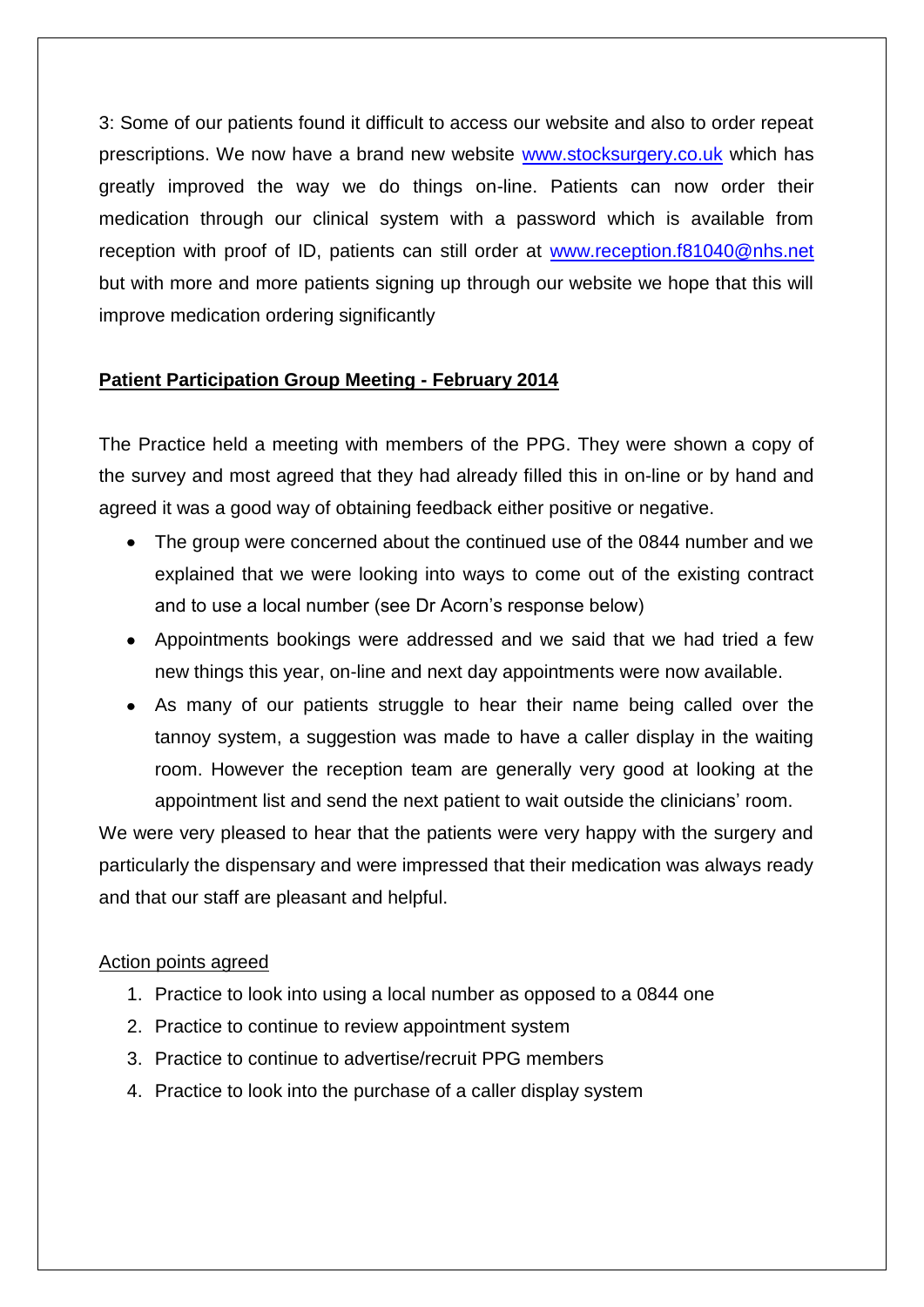# **Patient/PPG Demographic Breakdown**

Stock Surgery continues to seek a growing number of patients to be active members of our PPG whether they use the internet or not (phone numbers will be used where there is no e-mail address).

| Practice population profile |                                 |                           | <b>PRG</b> profile                        |                                   | Representation                                                                           |
|-----------------------------|---------------------------------|---------------------------|-------------------------------------------|-----------------------------------|------------------------------------------------------------------------------------------|
| Age band                    | Number<br>οf<br><b>Patients</b> | $%$ of<br><b>Patients</b> | Number<br>οf<br><b>Patients</b><br>in PRG | $%$ in the<br><b>PRG</b><br>Group | % of PPG<br>representation in<br>comparison to<br><b>Practice Population</b><br>Age Band |
| Under 15                    | 561                             | 14.7%                     | $\Omega$                                  | $0.00\%$                          | $0.0\%$                                                                                  |
| $15 - 24$                   | 344                             | $9.02\%$                  | 1                                         | 1.70%                             | 0.29%                                                                                    |
| $25 - 34$                   | 278                             | 7.29%                     | 6                                         | 10.17%                            | 2.16%                                                                                    |
| $35 - 44$                   | 447                             | 11.71%                    | 6                                         | 10.17%                            | 1.35%                                                                                    |
| $45 - 54$                   | 619                             | 16.22%                    | 5                                         | 8.48%                             | 0.97%                                                                                    |
| $55 - 64$                   | 492                             | 12.89%                    | 10                                        | 16.95%                            | 2.04%                                                                                    |
| $65 - 74$                   | 592                             | 15.51%                    | 24                                        | 40.66%                            | 4.06%                                                                                    |
| $75 - 84$                   | 380                             | 9.96%                     | $\overline{7}$                            | 11.87%                            | 1.85%                                                                                    |
| Over 84                     | 104                             | 2.70%                     | $\mathbf 0$                               | $0.00\%$                          | $0.0\%$                                                                                  |
| Totals                      | 3817                            |                           | 59                                        |                                   |                                                                                          |

### **Patient Group Demographic by Ethnicity**

| <b>Ethnic Group</b> | <b>Number of Patients</b> |
|---------------------|---------------------------|
| British             | 59                        |

# **Patient Group demographic by Gender**

| Gender                      |                                 |                    |                                           |                                   |                                                                                              |  |  |
|-----------------------------|---------------------------------|--------------------|-------------------------------------------|-----------------------------------|----------------------------------------------------------------------------------------------|--|--|
| Practice population profile |                                 |                    | PRG profile                               |                                   | Representation                                                                               |  |  |
| Gender                      | Number<br>οt<br><b>Patients</b> | $%$ of<br>Patients | Number<br>οf<br><b>Patients</b><br>in PRG | $%$ in the<br><b>PRG</b><br>Group | % of PPG<br>representation in<br>comparison to<br><b>Practice Population</b><br>Gender Group |  |  |
| Male                        | 1894                            | 49.62%             | 23                                        | 38.99%                            | 1.22%                                                                                        |  |  |
| Female                      | 1923                            | 50.38%             | 36                                        | 61.01%                            | 1.88%                                                                                        |  |  |
|                             | 3817                            | 100%               | 59                                        | 100%                              |                                                                                              |  |  |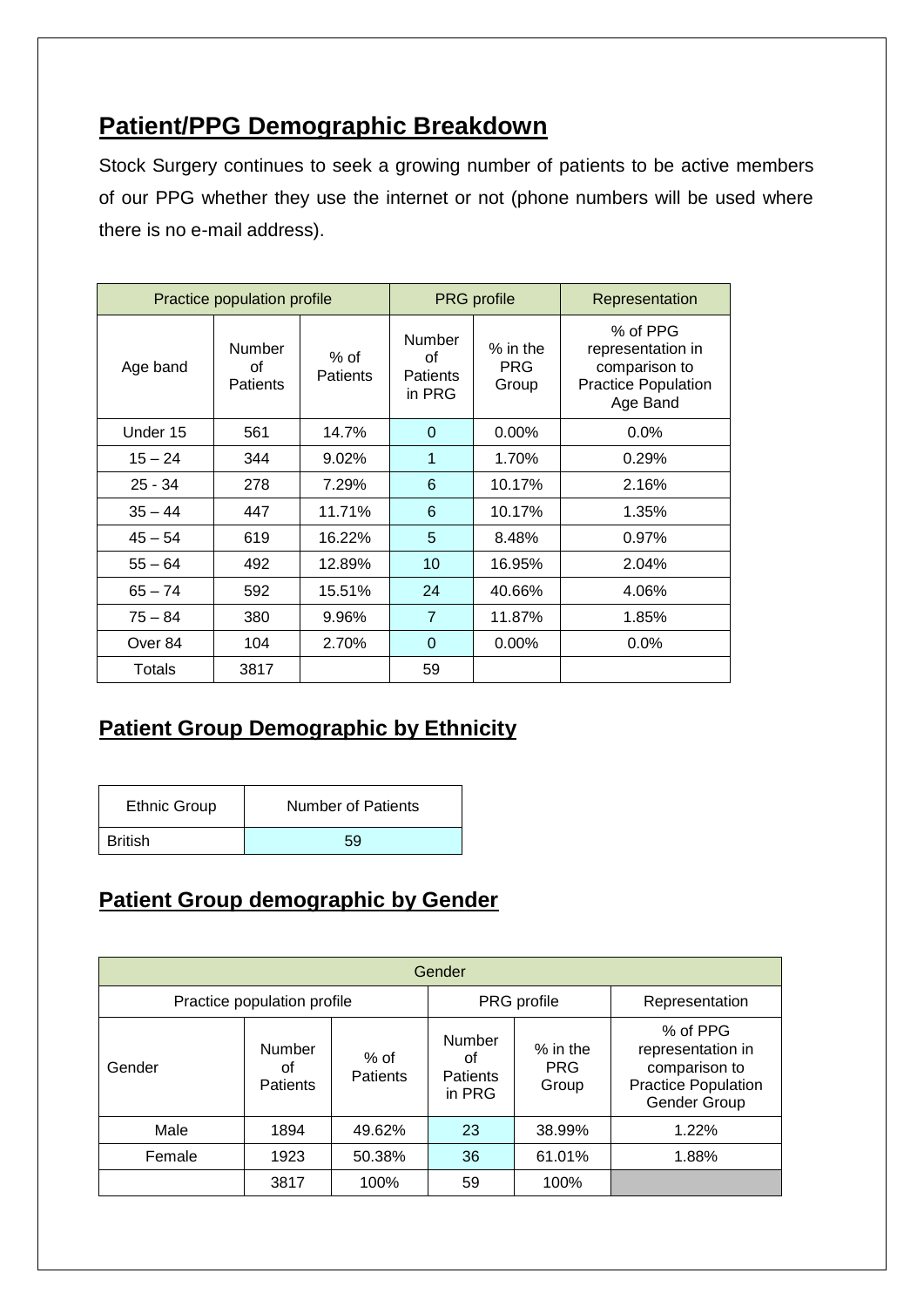The Practice basically has a 50/50 split between Male and Females and we hope to continue to have gender represented equally in the PPG.

Due to our area having a high elderly population we realise that a lot of our patients do not have access to the internet and have again struggled to gain new members on-line and will try to encourage patients who come into the surgery to join the group and come along to our meetings and discuss matters face to face or over the phone. The Practice Manager is always on hand to talk to patients in the surgery if they have any pressing matters they feel need to be discussed at the time.

We have carried out our third Patient survey: questionnaires were either completed on-line or at the surgery whilst waiting to see the Doctor or Nurse. We were very pleased that 117 patients took the time to fill this in.

## **SURVEY RESULTS 2013/2014**

#### Consultation Satisfaction

The practice was up in over 50% of this part of the survey especially involving patients in decision making, listening to patients, explaining treatment and making trusting the GP's and nurses. We were concerned again this year that we were down by 4% in treating patients with care and the GP's will strive to improve this over the coming year. 97% of patients were happy to see the GP and nurse again and we continue to work to this level of satisfaction.

#### Telephone Bookings and appointments

The practice offers same day as well as book in advance appointments and do appreciate patient's frustration at not being able to get through at 8.00 am when the phone lines open for the day. Our system uses modern technology such as queuing, waiting and options to make it easier for patients to phone in, and is at lo-call rate. We have tried to improve this service this year by adding next day appointments to our system, patients can now phone at 10.00 for a following day appointment and with our new website up and running we also now offer on-line bookable appointments. As the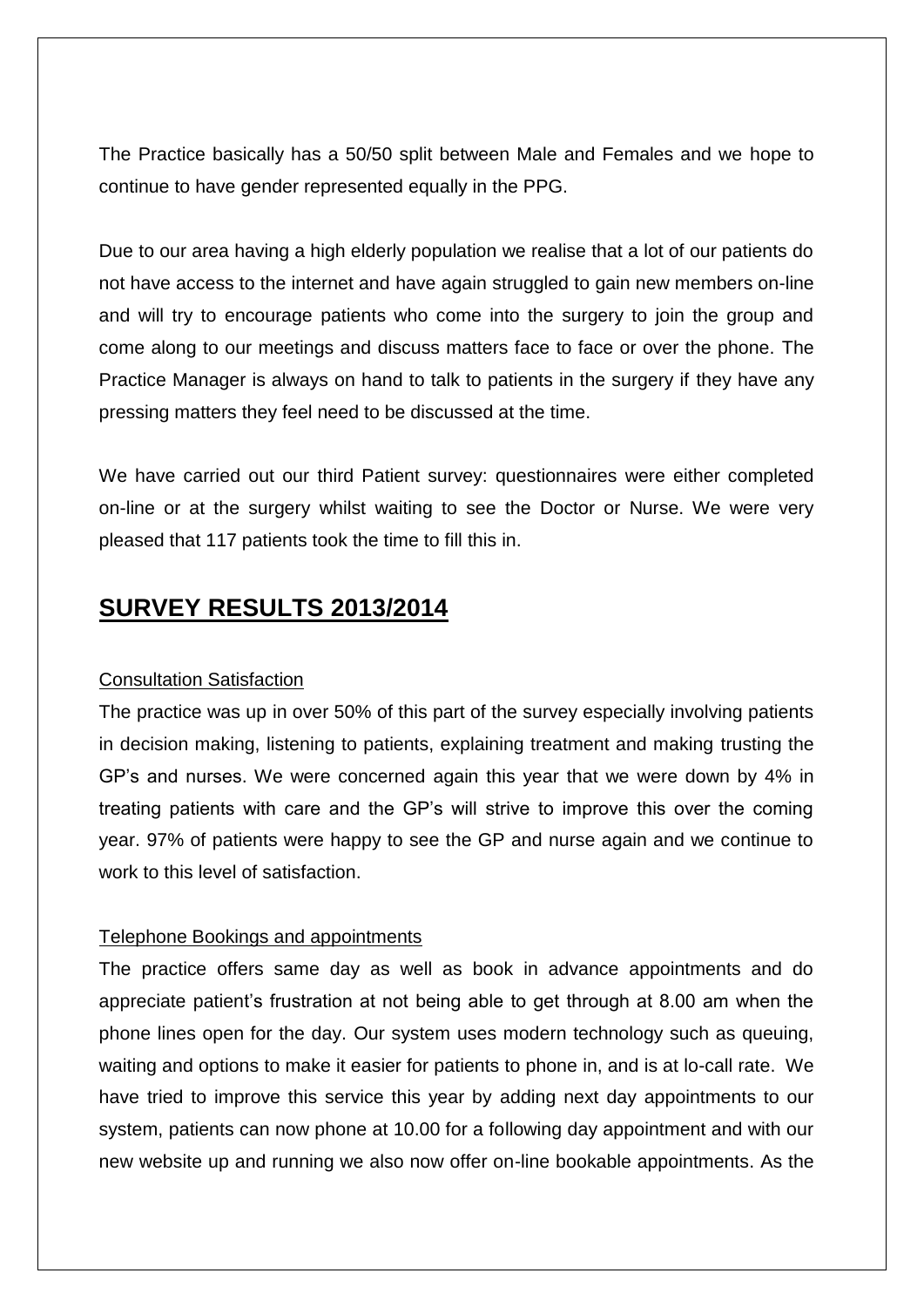on-line system hasn't been available for very long we are still at the trial and error stage and we will continually audit appointment types and quantities required to identify how the appointment structure could be improved.

The survey highlighted patient's views on the 0844 system and Dr Acorn has responded to this at the end of the report.

#### **Dispensary**

Some of our patients again this year had found it difficult to access our website to order repeat prescriptions and we found that many did not have our correct e-mail address which is [reception.f81040@nhs.net.](mailto:reception.f81040@nhs.net) We now offer a repeat prescription service via our website, patients come in to the surgery with a form of ID and are given a password which is individual to them, they can order on-line through our clinical system and also see how many more items they can order before seeing a doctor or nurse. Overall most of our patients were extremely happy with our dispensary "excellent service at all times" very efficient, very prompt. Overall we are delighted with the positive feedback regarding our dispensary, the team work very hard to turn around hundreds of prescriptions in the 2 day ordering period and so such feedback is well received.

#### Dr Acorn response to Patient Survey

We are very proud of the service we provide at Stock Surgery and aim to provide our services with compassion and in a friendly professional manner.

It was pleasing for this to be recognised by so many positive comments about:

- 1: Our friendly, helpful receptionists
- 2: The Doctors
- 3: The dispensary
- 4: The new appointment system
- 5: The excellent service provided

There were numerous comments about our 0844 number and, as NHS England now expect practices to change to a local number once their contract expires, we have been looking into the various options available. In particular to see if we can leave the